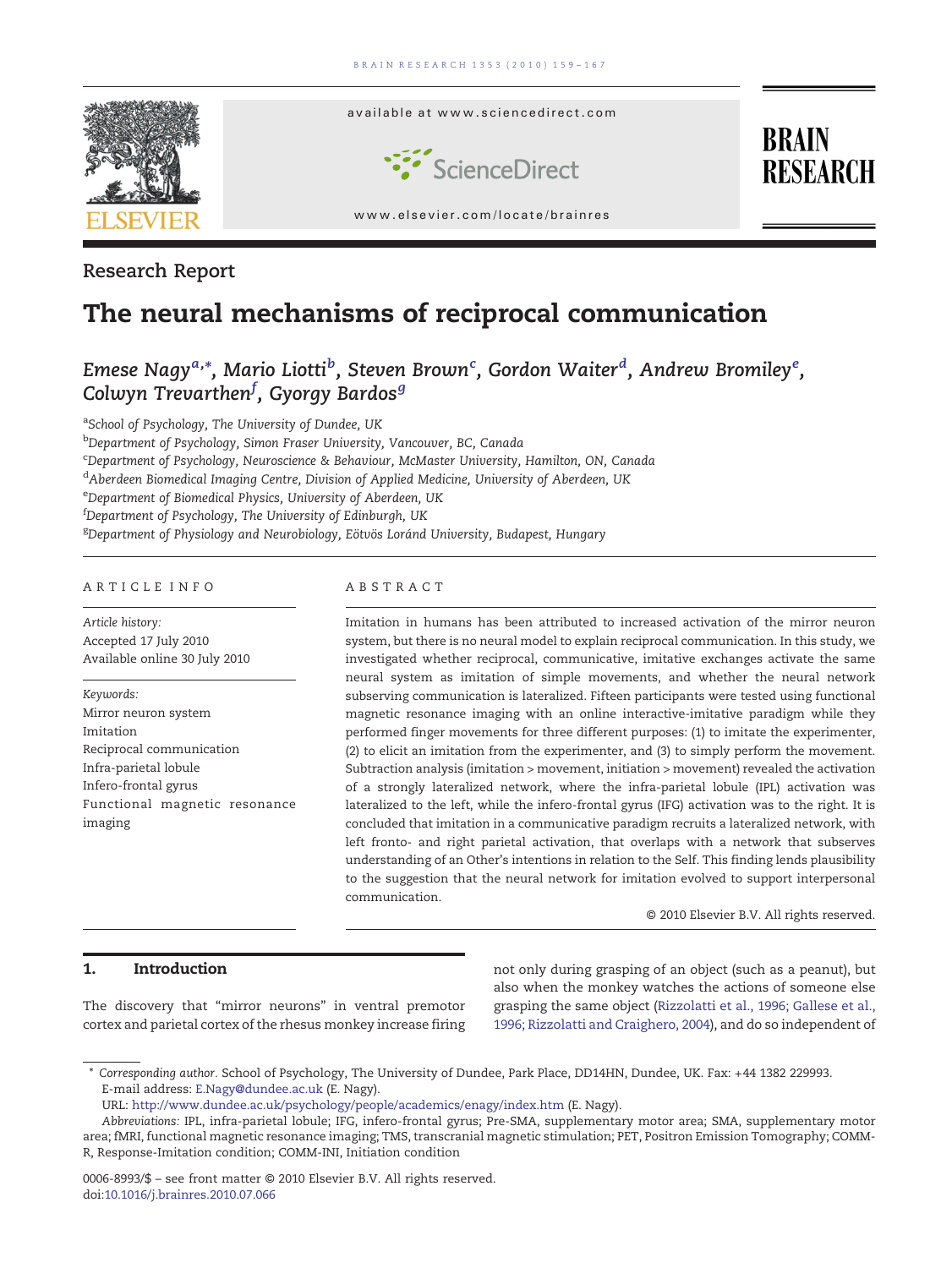sensory input (visual or auditory, such as to the sound of breaking peanuts: [Kohler et al., 2002; Keysers et al., 2003\)](#page-7-0) has provided a powerful framework to understand how the brain represents the actions, intentions, and the emotions of others ([Rizzolatti and Fabbri-Destro, 2008; Fabbri-Destro and Rizo](#page-8-0)[latti, 2008; Rizzolatti and Sinigaglia, 2007](#page-8-0)).

Subsequent studies employing techniques such as functional magnetic resonance imaging (fMRI) and transcranial magnetic stimulation (TMS) have indicated that a similar but more widespread neural system may be present in humans (e.g., [Iacoboni et al., 1999, 2001; Koski et al., 2003\)](#page-7-0). Whether the human mirror neuron system is functionally homologous to the macaque's cannot be stated with certainty, given the different methodologies employed (direct measurements of electrical activity vs. indirect measures of regional blood flow) and the widely different spatial resolution. [Logothetis et al. \(2001\)](#page-8-0), however, demonstrated that neuronal activity directly recorded using implanted electrodes highly correlated with the neural activity measured indirectly by fMRI. [Logothetis et al.'s](#page-8-0) [\(2001\)](#page-8-0) results and [Mukamel et al. \(2010\)](#page-8-0)'s recordings of single-neuron responses with mirror properties in the supplementary motor area and in the hippocampus provide some reassurance for the notion that the mirror neuron system identified in humans and the macaque may be homologues, although they do not entirely overlap anatomically.

A growing body of fMRI research in human volunteers has indicated that elements of the mirror neuron system are active when people imitate simple finger movements ([Iacoboni et al., 1999; Koski et al., 2002, 2003; Molnar-Szakacs](#page-7-0) [et al., 2005; Aziz-Zadeh et al., 2006](#page-7-0)), mouth, hand and foot movements [\(Buccino et al., 2001\)](#page-7-0), facial movements [\(Leslie et](#page-8-0) [al., 2004\)](#page-8-0), grasping movements [\(Grafton et al., 1996](#page-7-0)), or manipulate objects [\(Binkofski et al., 1999\)](#page-7-0). Observation of highly complex motor sequences also engages the mirror neuron system. Ballet dancers, for example, selectively activated the premotor cortex, right superior parietal lobe, and left superior temporal sulcus while watching other dancers performing classical ballet ([Calvo-Merino et al.,](#page-7-0) [2005\)](#page-7-0). Neurons in the mirror neuron system respond to a wide range of stimuli from the social environment, including facial and manual gestures, sounds of actions, and even actions performed with tools ([Jarvelainen et al., 2004; Ferrari](#page-7-0) [et al., 2005\)](#page-7-0).

Rizzolatti and colleagues (e.g., [Rizzolatti and Arbib, 1998\)](#page-8-0) proposed that the mirror neuron system may have evolved to assist communication, serving as the foundation of human language. In support of this hypothesis, macaque monkey area F5 is a functional analogue of Brodmann area 44 (Broca's area), specialized for expressive speech. [Arbib](#page-6-0) [suggested \(2005\)](#page-6-0) that the mirror neuron system may have contributed to human brain evolution, transforming it into a "language-ready brain" by enabling increasingly complex communication, from simple observation and imitation of others' actions, to imitation of longer gestural and vocal sequences (proto-speech) and finally into language ([Arbib,](#page-6-0) [2005](#page-6-0)).

Evidence on the nature and function of simple and complex imitations during ontogenesis seems to support

Arbib's hypothesis. Naturalistic studies with young infants have proposed that early imitation is best explained by its communicative functions [\(Uzgiris, 1981; Maratos, 1982; Nagy,](#page-8-0) [2006\)](#page-8-0). Two-year-old toddlers, who have not yet mastered language, were found to use imitative exchanges to develop interactions. The spontaneous occurrence of imitative communication as preverbal language has been proposed to decline as language competence increases ([Nadel and Bau](#page-8-0)[donniere, 1982; Nadel, 2002](#page-8-0)). Newborn infants have been found to already possess a remarkable capacity to imitate facial and manual gestures ([Meltzoff and Moore, 1977; Field et](#page-8-0) [al., 1982; Heimann and Schaller, 1985\)](#page-8-0). In a recent study, [Nagy](#page-8-0) [et al. \(2005\)](#page-8-0) found that neonates imitated index-finger-raising gestures (the movements that were used to describe the mirror neuron system in human adults) and more interestingly, they did so with an unexpected left-hand preference. Although no data are available on the activity of the mirror neuron system before six months of age ([Nystrom, 2008](#page-8-0)), these behavioural data suggest a lateralized neural system underlying neonatal imitation. If newborns are born with a language-ready brain and simple imitations carry communicative functions, there is no reason why infants could not engage in communication soon after birth. Indeed, applying and extending the same imitation paradigm, newborns were found to participate in long-lasting two-way imitative exchanges, or "dialogues" [\(Nagy and Molnar, 1994, 2004](#page-8-0)).

Although behavioural results with neonates may suggest a possibly lateralized neural system underlying imitation, and the mirror neuron system is functional in young infants ([Nystrom, 2008\)](#page-8-0), no data are available to show that imitation in adults and neonates is indeed guided by the same neural system. Similarly, we do not know whether the result that neonatal imitation is behaviourally lateralized could indicate a potentially lateralized neural system subserving imitation in adults.

The majority of the studies found no evidence of lateralization in the mirror neuron system [\(Aziz-Zadeh et al., 2006;](#page-7-0) [Koski et al., 2002; Tanaka et al., 2001; Tanaka and Inui, 2002\)](#page-7-0). Those that were positive yielded an inconsistent pattern: some using imitation of right finger movements reported a right lateralized frontal–parietal–temporal activity ([Biermann-](#page-7-0)[Ruben et al., 2008](#page-7-0)); others with the same task found activation in the left inferior-frontal and right superior parietal lobules ([Iacoboni et al., 1999](#page-7-0)), and a left inferior parietal activation was reported in a task that involved bilateral hand movements ([Muhlau et al., 2005\)](#page-8-0). [Wiese et al \(2005\)](#page-8-0) observed the activation of the right dorso- and ventrolateral prefrontal cortex, and the right inferior parietal lobe during self-initiated finger movements ([Wiese et al., 2005](#page-8-0)).

An aspect of gesture imitation which has not been thoroughly investigated, yet is of great significance, is reciprocal imitation. A single study in the literature explored its neural correlates. [Decety et al. \(2002\)](#page-7-0) using Positron Emission Tomography (PET) had participants imitate the experimenter manipulating an object, or manipulate an object, and then watch the experimenter manipulating the object in an image projected on a screen. However, although the latter study addressed reciprocal imitation, the paradigm was not interactive, communicative. The Experimenter– Participant or Participant–Experimenter exchange in [Decety](#page-7-0)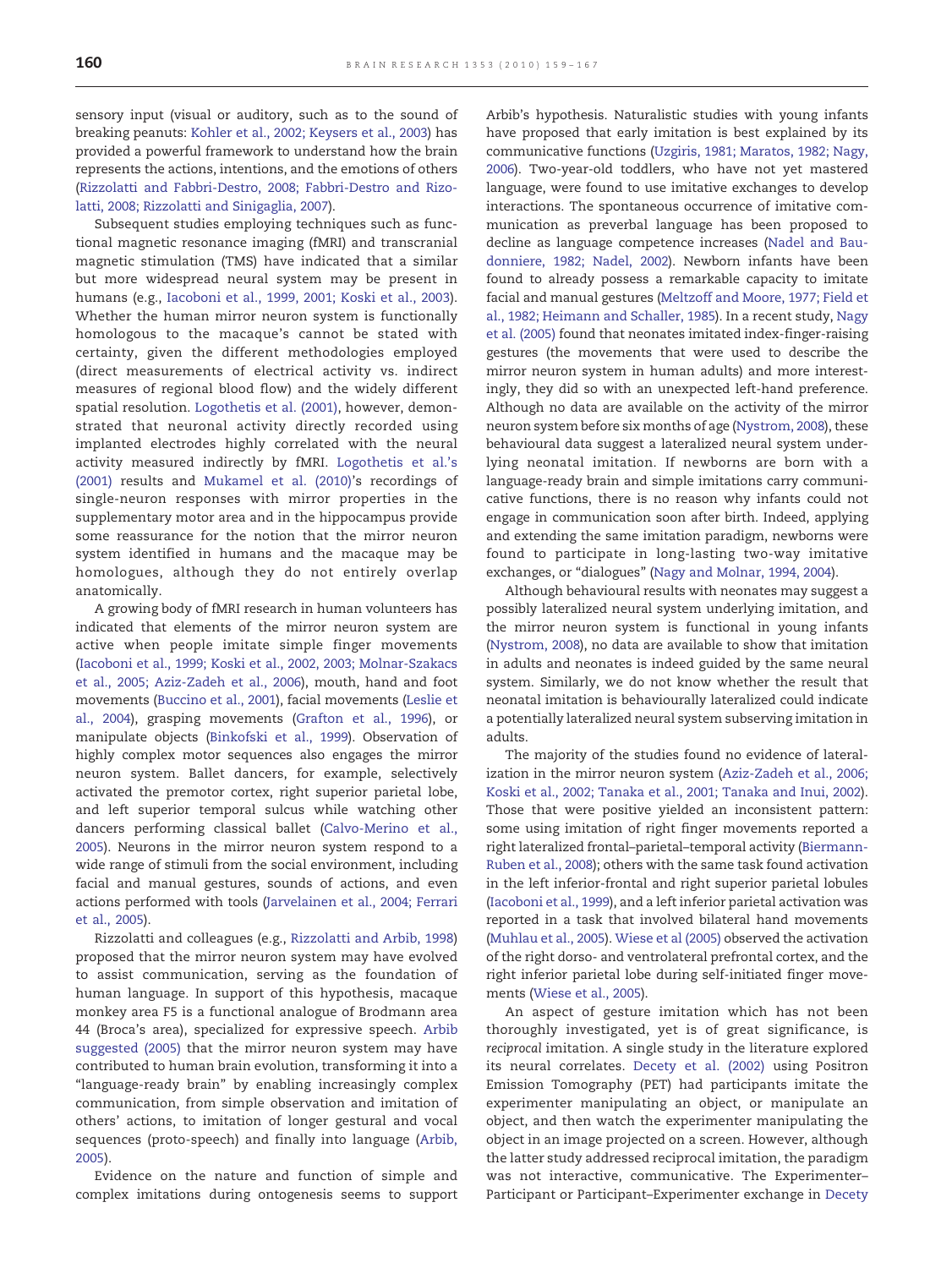[et al. study \(2002\)](#page-7-0) constitutes to a two-sequence communication. Interactive communicative engagement consists of at least three consecutive components (i.e. Experimenter– Participant–Experimenter) within the same interaction sequence. The experimental paradigm by [Decety et al. \(2002\)](#page-7-0) modelled communication that is to transmit information, but not live, non virtual, intersubjective engagement. No reciprocal, interactive imitation studies have been carried out employing finger movements, although finger movements have produced reliable activations of the mirror neuron system in humans [\(Brass et al., 2001; Iacoboni et al.,](#page-7-0) [1999; Koski et al., 2002; Krams et al., 1998; Tanaka et al., 2001;](#page-7-0) [Tanaka and Inui, 2002](#page-7-0)) and have been used to model reciprocal interactive communication in human neonates [\(Nagy et al., 2005](#page-8-0)).

Aims of the present study were twofold. The first goal was to investigate the neural basis of an online, reciprocal communication employing the same imitation paradigm used in studies of the mirror neuron system of monkeys and human adults and in behavioral studies with human neonates. The second aim was to investigate whether the neural network underlying imitative communication of finger movements is lateralized, as developmental studies would suggest.

#### 2. Results

#### 2.1. Imitative communication

Relative to a non-imitative movement, the imitative communication condition activated a lateralized fronto-parietal network. The main clusters in the activated network com-

prised the right premotor cortex (BA6), the right middle frontal gyrus (BA9), and the left inferior parietal lobule (BA40). The activation was strongly lateralized, with predominantly right prefrontal and left parietal components. The results are summarized in Table 1, and are demonstrated in [Fig. 1](#page-3-0)a.

#### 2.2. Initiative communication

When compared to non-imitative movement, when the subject initiated or solicited a response, this activated the largest cluster in the left inferior parietal lobule (BA40) (see [Table 2](#page-3-0) and [Fig. 1b](#page-3-0)).

When COMM-R and COMM-INI were directly compared, there were no significant differences in the activation of any brain areas between these two conditions.

#### 3. Discussion

#### 3.1. Activation of the IPL on the left side

Since Liepmann's neuropsychological studies, it has been accepted that apraxic patients with left hemispheric lesions have greater deficits in imitation compared to patients with right hemispheric lesions (cited in [Goldenberg, 2003](#page-7-0)). The left hemisphere must therefore be crucial in imitation, and the neural network underlying imitation has to be asymmetrical. Recent studies that further refined Liepmann's model, however, found left hemisphere dominance only for imitation of hand movements and a right hemisphere advantage for imitation of finger movements ([Goldenberg,](#page-7-0) [2001; Goldenberg and Strauss, 2002\)](#page-7-0). Even with this revised model, neuropsychological studies propose a lateralized network for imitation. Most neuroimaging studies with

Table 1 – Stereotaxic coordinates and peak t-scores of brain regions that showed significantly more activation during the imitation compared to the move condition. MNI coordinates generated using SPM2 were converted to Talairach coordinates using the WFU PickAtlas. Coordinates are in millimeters along the left–right (x), anterior–posterior (y), and superior–inferior (z) axes. After each brain region the Brodmann area is indicated in parenthesis.

|           | Region                      | Side  | Cluster size | $\boldsymbol{\chi}$ | y     | Z            | t    |
|-----------|-----------------------------|-------|--------------|---------------------|-------|--------------|------|
| Parietal  | IPL(40)                     | Left  | 954          | $-52$               | $-46$ | 56           | 8.85 |
|           | IPL(40)                     | Left  |              | $-54$               | $-56$ | 46           | 8.04 |
|           | MTG (39)                    | Left  |              | $-58$               | $-64$ | 12           | 6.30 |
|           | IPL(40)                     | Left  |              | $-40$               | $-64$ | 58           | 6.18 |
|           | Angular gyrus (39)          | Left  |              | $-52$               | $-68$ | 30           | 6.01 |
|           | Precuneus (7)               | Left  | 11           | $-4$                | $-54$ | 54           | 5.56 |
|           | SPL(7)                      | Right | 33           | 24                  | $-62$ | 52           | 5.25 |
| Frontal   | Middle frontal gyrus (6)    | Right | 259          | 38                  | 16    | 58           | 7.54 |
|           | Middle frontal gyrus (8)    | Right |              | 52                  | 14    | 42           | 6.11 |
|           | Middle frontal gyrus (6)    | Right |              | 34                  | 26    | 58           | 5.09 |
|           | Superior frontal gyrus (8)  | Right |              | 32                  | 28    | 52           | 5.11 |
|           | Middle frontal gyrus (9)    | Right | 24           | 52                  | 34    | 32           | 5.59 |
|           | Superior frontal gyrus (10) | Left  | 10           | $-20$               | 54    | $-8$         | 5.05 |
|           | Inferior frontal gyrus (47) | Right | 10           | 24                  | 26    | $-6$         | 5.30 |
|           | Inferior frontal gyrus (47) | Right |              | 24                  | 30    | $-4$         | 4.89 |
| Temporal  | Fusiform gyrus (37)         | Left  | 67           | $-38$               | $-44$ | $-12$        | 6,53 |
|           | Parahippocampal gyrus (37)  | Left  |              | $-34$               | $-38$ | $-10$        | 6,40 |
|           | Middle temporal gyrus (21)  | Left  | $954*$       | $-62$               | $-60$ | 4            | 5.65 |
|           | Middle temporal gyrus (21)  | Left  |              | $-64$               | $-56$ | $\mathbf{0}$ | 5.30 |
| Occipital | Middle occipital gyrus (19) | Left  | 10           | $-54$               | $-74$ | $-4$         | 5.07 |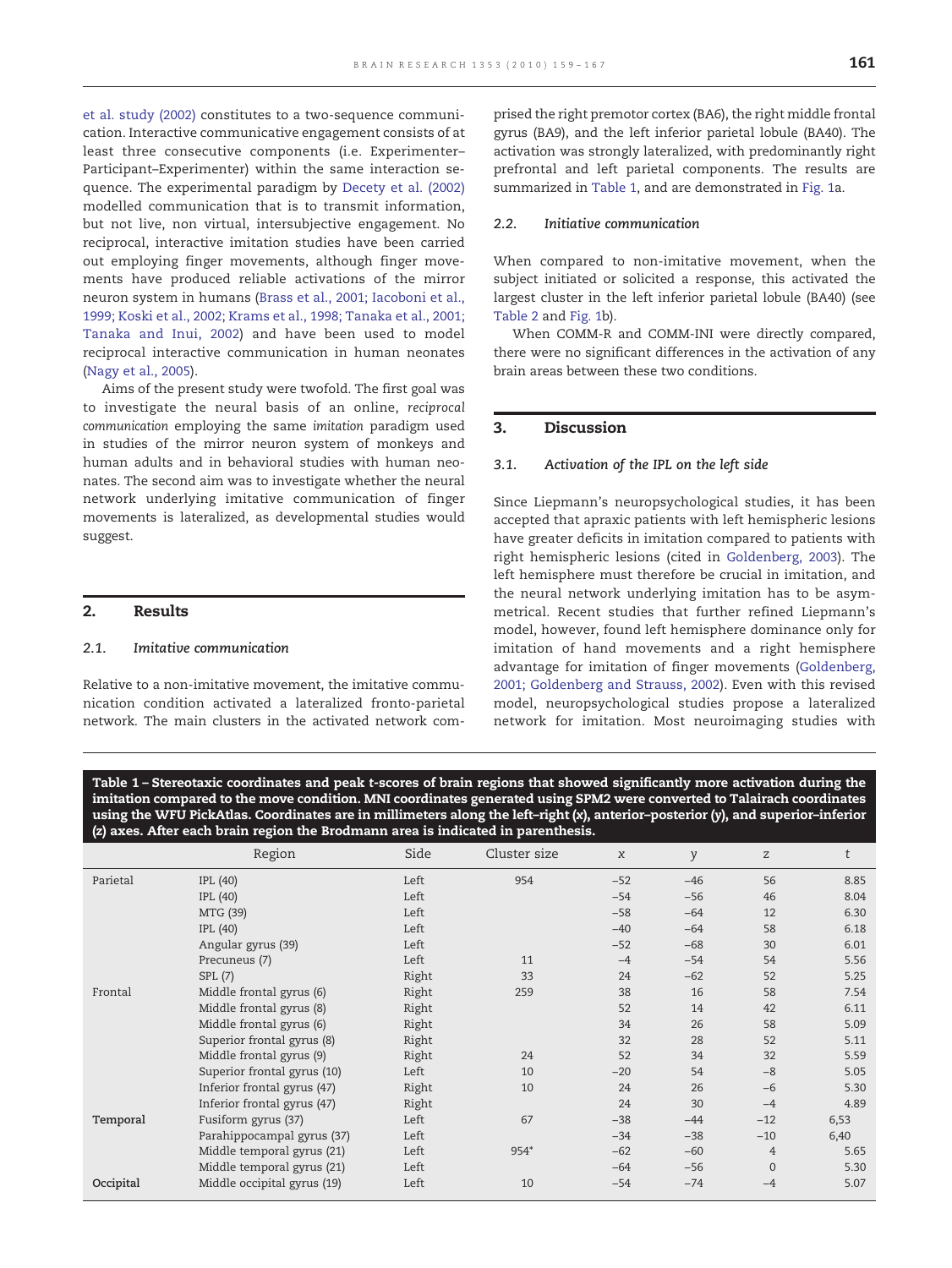<span id="page-3-0"></span>

Fig. 1 – (a) Results from the Imitation vs. Move contrast showing a lateralized network activated during imitation involving the right frontal and the left inferior parietal lobules. (b) The Initiation vs. Move contrast shows the activation of the left inferior parietal lobule during initiation. Results are superimposed on the MNI MRI template, with z coordinates given below each slice. Z coordinate under first column: z=−4, Z coordinate under second column: z= 12, Z coordinate under third column: z= 56.

healthy participants, however, reported symmetrical neural network activity during imitation. Those that reported asymmetry have not shown a consistent pattern across

Table 2 – Stereotaxic coordinates and peak t-scores of brain regions that showed significantly more activation during the initiation compared to the move condition. MNI coordinates generated using SPM2 were converted to Talairach coordinates using the WFU PickAtlas. Coordinates are in millimeters along the left–right (x), anterior–posterior (y), and superior–inferior (z) axes. After each brain region the Brodmann area is indicated in parenthesis.

|          | Region                                  |      | Side Cluster x y z<br>size |                       | t |
|----------|-----------------------------------------|------|----------------------------|-----------------------|---|
| Parietal | IPL(40)                                 | Left | 411                        | $-52 -46$ 54 9.17     |   |
|          | IPL (40)                                | Left |                            | $-54$ $-54$ 46 8.56   |   |
|          | IPL (40)                                | Left |                            | $-50$ $-46$ 40 7.35   |   |
|          | Angular gyrus (39)                      | Left |                            | $-54$ $-58$ 34 6.95   |   |
|          | Temporal Inferior temporal<br>gyrus(37) | Left | 36                         | $-60 -64 -4 672$      |   |
|          | Inferior temporal<br>gyrus(19)          | Left |                            | $-58$ $-68$ $-2$ 5.89 |   |
|          | Middle temporal<br>gyrus(37)            | Left |                            | $-64$ $-56$ $-2$ 5.41 |   |

different studies. A direct comparison of the results from neuropsychological and neuroimaging studies to date is difficult because of methodological differences ([Muhlau et al.,](#page-8-0) [2005](#page-8-0)); both the subject population and the gestures used were different for the two methods. Most neuroimaging studies used simple finger movements, unlike the complex hand and finger gestures used in the neuropsychological batteries for testing apraxic patients. Additionally, while neuropsychological studies examined the non-lesioned side of the patients only, the majority of the neuroimaging studies tested rightsided movements ([Brass et al., 2001; Decety et al., 2002;](#page-7-0) [Iacoboni et al., 1999; Koski et al., 2002; Krams et al., 1998;](#page-7-0) [Tanaka et al., 2001; Tanaka and Inui, 2002](#page-7-0)). [Muhlau et al.'s](#page-8-0) [\(2005\)](#page-8-0) fMRI study, which employed bilateral movements and used the same gestures as those used for testing apraxic patients, reported a bilateral network for imitation with increased activation in the left infra parietal cortex. Although these results do not support Goldenberg's results showing a right hemisphere advantage in imitation, they support [Della](#page-7-0) [Sala et al.'s \(2006\)](#page-7-0) finding that left hemispheric lesions particularly impaired the imitation of meaningful gestures, but not the imitation of meaningless gestures that were used in Goldenberg's studies. Consistent with Muhlau's proposal, when imitation of meaningful and meaningless gestures was compared in [Rumiati et al.'s study \(2004\)](#page-8-0), imitation of meaningful gestures positively correlated with the activity of the left inferior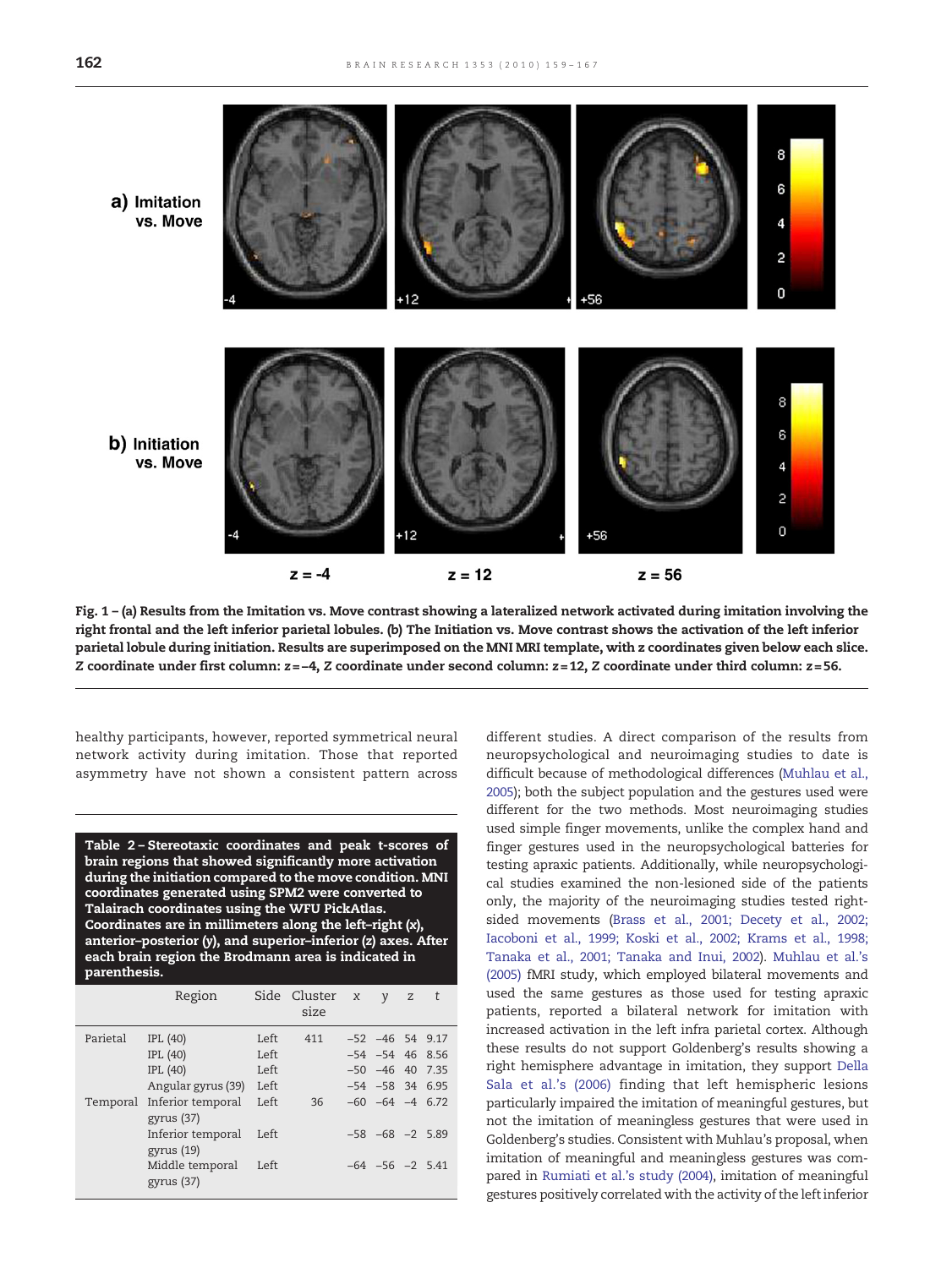temporal gyrus, while imitation of meaningless gestures was associated to activity in the right parieto-occipital junction.

Finger agnosia, a symptom of the Gerstmann syndrome, is also known to be linked to a left parietal lesion. This can either be seen as further support for Muhlau's fundings, or raises an alternative suggestion, that the left hemisphere supports only the recognition of the fingers, and perhaps their intentional movement, but not necessarily imitation per se. The results from the present study show that it is neither intentional movement itself, nor merely the recognition of the fingers that activates the left IPL. The activity of the left IPL was measured after the neural activation caused by movement was subtracted from the neural activity during imitation of the finger movements.

The IPL has been reported as having the ability to distinguish the actions of the self and the other. In [Decety et al.'s study](#page-7-0) [\(2002\),](#page-7-0) the left IPL was activated when participants imitated actions, and the right IPL was activated when the participants' actions were imitated in an object manipulation task. The left IPL was also activated when participants mentally simulated an action from their own perspective, while the right IPL was activated when they simulated from a third person perspective [\(Ruby and Decety, 2001](#page-8-0)). Our study found no activation of the right IPL during the initiation condition. The task, however, was markedly different from the one employed in [Decety et al.'s](#page-7-0) [study \(2002\)](#page-7-0). While the task in Decety et al.'s study was 'offline' and used one-time object manipulation, the task in the present study was an online, interactive communication task that used a simple movement.

#### 3.2. The right frontal network

The frontal areas activated in the current study, the middle frontal gyrus and the inferior frontal gyrus, had been found to be involved in inhibitory processes. [Kelly et al. \(2004\)](#page-7-0) found a predominantly right hemispheric network activation during No-Go trials. Their results showed the activation of a widely distributed, but predominantly right-sided, network comprising of the right superior frontal, the right inferior frontal, and the bilateral but predominantly right middle frontal gyri. [Aron](#page-7-0) [et al. \(2003\) and Rubia et al. \(2003\)](#page-7-0) suggested that the "stop signal" in the Go–No-Go task is generated in the inferior frontal gyrus; [Konishi et al. \(1998\); Garavan et al. \(1999\); and](#page-7-0) [Zubicaray et al. \(2000\)](#page-7-0), found increased activation in the right middle frontal and inferior frontal gyri.

Similarly, in [Brass et al.'s study \(2001\)](#page-7-0), when participants were instructed to move (lift or tap) their index finger after watching movies that were congruent or incongruent with the instruction; the "interference" (incongruent) over "imitation" (congruent) subtraction revealed the activation of the right frontopolar, right middle frontal, and left middle frontal gyri. Finally, in neuropsychological studies patients with lateral prefrontal [\(de Renzi et al., 1996](#page-7-0)) and frontomedial prefrontal [\(Lhermitte et al., 1986](#page-8-0)) lesions were found to show spontaneous imitative tendencies, possibly the result of release from inhibitory motor control.

Self-awareness and discrimination of the self from the other have also been linked to these frontal areas. Generally, a right hemisphere advantage has been reported in representing the self ([Breen et al., 2001; Keenan et al., 2005; Platek and](#page-7-0)

[Gallup, 2002; Molnar-Szakacs et al., 2005\)](#page-7-0) and responding to self-relevant stimuli [\(Keenan et al., 1999](#page-7-0), 2000). The right MFG and right IFG have also been found to be involved in recognition of others' intentions [\(de Lange et al., 2008;](#page-7-0) [Gallagher and Firth, 2003\)](#page-7-0). [Iacoboni et al. \(2005\)](#page-7-0) found a stronger right IFG activation as a response to grasping a mug in the context of eating, as opposed to grasping in a more ambiguous context, a result further indicating the IFG's role in decoding intention. The right IFG was activated when people were looking at their own faces [\(Keenan et al., 2001](#page-7-0)), and when generating self-relevant, autobiographical memories [\(Fink](#page-7-0) [et al., 1996](#page-7-0)).

Inhibitory functions, working memory and self-other discrimination therefore are overlapping in the right middle and inferior frontal gyri, and are likely to contribute to the communication paradigm employed in the current study. Participants in the imitation condition were likely to suppress their own movement, the finger movement that they knew they are going to execute, until the experimenter had completed the movement. Participants also needed to keep in mind the agent of the movements from the perspective of the self in order to maintain the responding or initiating paradigm. As both participants and the experimenter were allowed to move any of their fingers, this relative freedom of response selection may have further emphasized self-other discrimination.

The control "MOVE" condition involved the same movements as the communicative conditions, without the communicative context. Moreover, participants were exposed to comparable visual input as the experimenter's fingers were always visible; thus the communicative conditions were well controlled for the movement itself. Movements in the 'MOVE' condition, however, were self-initiated, and at a higher rate than in the communicative conditions. In imitative/responding condition the participants' movements were triggered by the experimenter's movements, and in the initiation condition they were self-triggered. The results from the COMM-R vs. Move contrast therefore may be attributable to the difference in brain activation to externally triggered versus self-paced movements. Self-paced finger movements were found to activate a broad network, including the right middle frontal gyrus, but not the inferior or superior frontal gyrus, and the left inferior parietal lobule but not the right ([Joliot et al., 1999](#page-7-0)). While both externally triggered and self-paced movements activate the medial motor areas; the pre-supplementary motor area (pre-SMA) and the supplementary motor area (SMA); the rostral cingulate cortex, and primary motor, superior parietal and insular cortices [\(Cunnington et al.,](#page-7-0) [2002](#page-7-0)); and the activation in the pre-SMA is more extensive for self-initiated than visually triggered movements [\(Deiber et](#page-7-0) [al., 1999\)](#page-7-0), none of these activations overlap with the activation measured in the current study.

#### 3.3. The left IPL and right IFG network

In summary, results in the current study of a right IFG-left IPL network active when participants are engaged in an imitativecommunicative task are consistent with current literature suggesting a partially lateralized network for intentional imitative behaviour.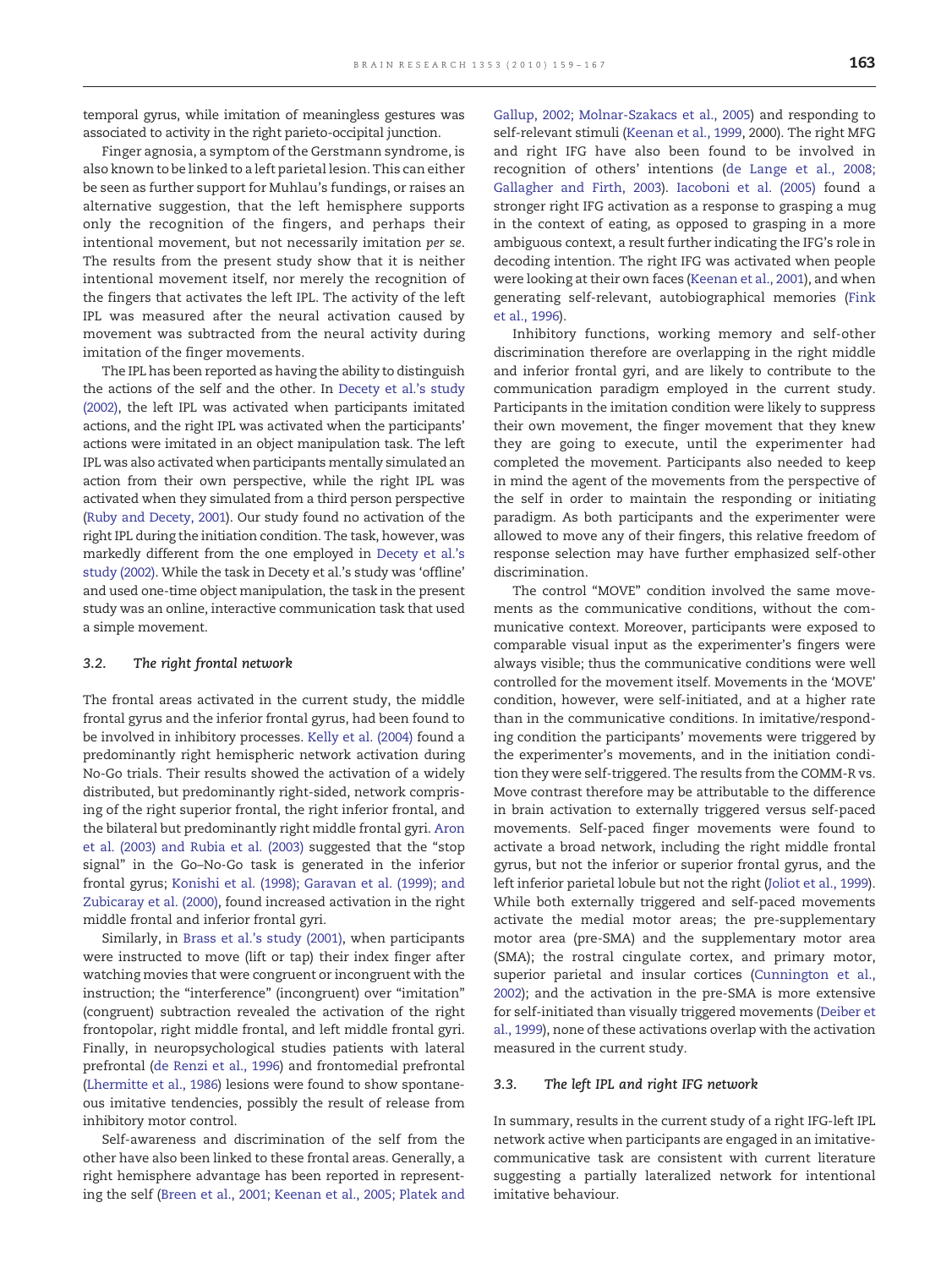The communicative condition employed in this study raises questions about the definition of true imitation. In this study, both the participants and the experimenter were allowed to move any finger. That is, they responded with the same body part, the same movement, but without the need for spatial matching of the finger. Though the participant was imitating the experimenter, we have used the term responding/imitating instead of 'imitating' to describe COMM-R. The fronto-parietal mirror neuron network responds more strongly when imitations are spatially compatible as opposed to when they are spatially incompatible, such as in the case of anatomical imitations ([Koski et al., 2003](#page-7-0)). The purpose of the experiment was to examine the reciprocal aspects of communication, not the exact spatial matching of the other's movement. We hoped the responding paradigm was relatively naturalistic to trigger communication engagement, e.g., less a task of matching the finger and more of communication. Note that the communicative intent of responding and initiating could, however, be better measured in future studies using event-related fMRI rather than a block-design. These limitations could also account for the lack of differences between the responding and initiation conditions. Either the number of responding and initiating movements were low in the blocks, or the paradigm was communicative but the block design was not powerful enough to differentiate the responding and initiative intention. That is, after the first few movements, just as was shown in studies with young infants using this paradigm to elicit reciprocal communication ([Nagy](#page-8-0) [and Molnar, 2004; Nagy, 2006\)](#page-8-0), after the first few exchanges, responding and initiating blended into reciprocal interaction. Event-related design could perhaps more sensitively detect the difference between the two conditions.

Nonetheless, based on the results of this study, we can propose that reciprocal communication with the other activates a lateralized network comprising the left IPL and right IFG. This result is consistent with the behavioural lateralization of imitation with human neonates ([Nagy et](#page-8-0) [al., 2005](#page-8-0)), a result that suggests a lateralized system subserving imitation.

Interestingly, perception of rhythmic stimuli, such as rhythmic drumming, was found to activate a similarly lateralized network in the frontal and parietal lobes, comprising the left IPL, right frontal operculum, and right superior frontal gyrus [\(Limb et al., 2006](#page-8-0)). Musicians in this study additionally activated perisylvian language areas. Prediction of nonverbal sequences was also found to activate the Wernicke area, a part of the brain that is specialized for language perception ([Bischoff-Grete et al., 2000](#page-7-0)). The IPL, which codes actions according to their respective goals, enables us to perceive complex, successive actions fluidly as one, without gaps, like a "perception of a kinetic melody" ([Fogassi et al., 2005](#page-7-0)). Rhythmic stimuli like drumming, or communicative cycles, such as cycles of finger movement exchanges between the experimenter and the participant, resemble the rhythmic sequences of language, from which we create an infinite variety of combinations from the limited number of elements and cycles. Although it is somewhat speculative without further comparative studies, we propose that both reciprocal communication and perception of rhythm activate a lateralized network in the mirror neuron system. This conclusion is consistent with Rizzolatti and Arbib's

model ([Rizzolatti and Arbib, 1998; Arbib, 2005](#page-8-0)) of a network that evolved to subserve communication.

#### 4. Experimental procedures

#### 4.1. Subjects

Fifteen right handed subjects (12 females, 3 males), with no psychiatric or neurological illness, with a mean age of 30.9 years (SD= 12.1), participated in the study. The study was approved by the Ethical Committee of the University of Aberdeen. Participants signed an informed consent and were compensated £20 for their time.

#### 4.2. Experimental setup

The participants were tested at the MRI Research Centre of the University of Aberdeen. Participants were lying on their backs, resting both hands on their thighs with palms down, fingers relaxed, extended. Their head was firmly secured, and they were wearing earphones. Participants saw the experimenter through an angled mirror placed on the head coil. The verbal instruction commands were presented using Presentation software (Neurobehavioural Systems™, Albany, CA, USA).

The experimenter ( the same for all participants), stood in front of the supine participant, resting her hands on a high platform, with palms down, fingers relaxed, extended. A Panasonic NVGS27B digital video camera mounted on a tripod in the corner of the room recorded the experiment. The videotapes were later reviewed by two researchers who were not involved in the planning, execution, analysis of the data, to ensure that all participants engaged in all tasks correctly throughout the three blocks. Participants' non-involvement (no behavioural response) in a condition would have resulted in the exclusion of their data. The behavioural practice session prior to the experiment ensured that all participants were engaged in the task, thus all data were included in the analysis.

#### 4.3. Behavioural procedure

The experiment consisted of three blocks of trials, each lasting 9 min. Each block consisted of 18 events, each lasting for 30 seconds, presenting four conditions. Each block contained the eighteen events in different order, and the order of the blocks was randomized among the participants.

#### 4.4. Conditions

Participants were tested in four conditions: two communication conditions—(1) a response-imitation condition (COMM-R), in which the subject responded to the experimenter by matching movements, and (2) an initiation condition (COMM-INI), in which the subject solicited a response; two control conditions: (3) a control movement condition (MOV); and (4) a control observation condition (WATCH).

The following information was given to the participants prior to the testing: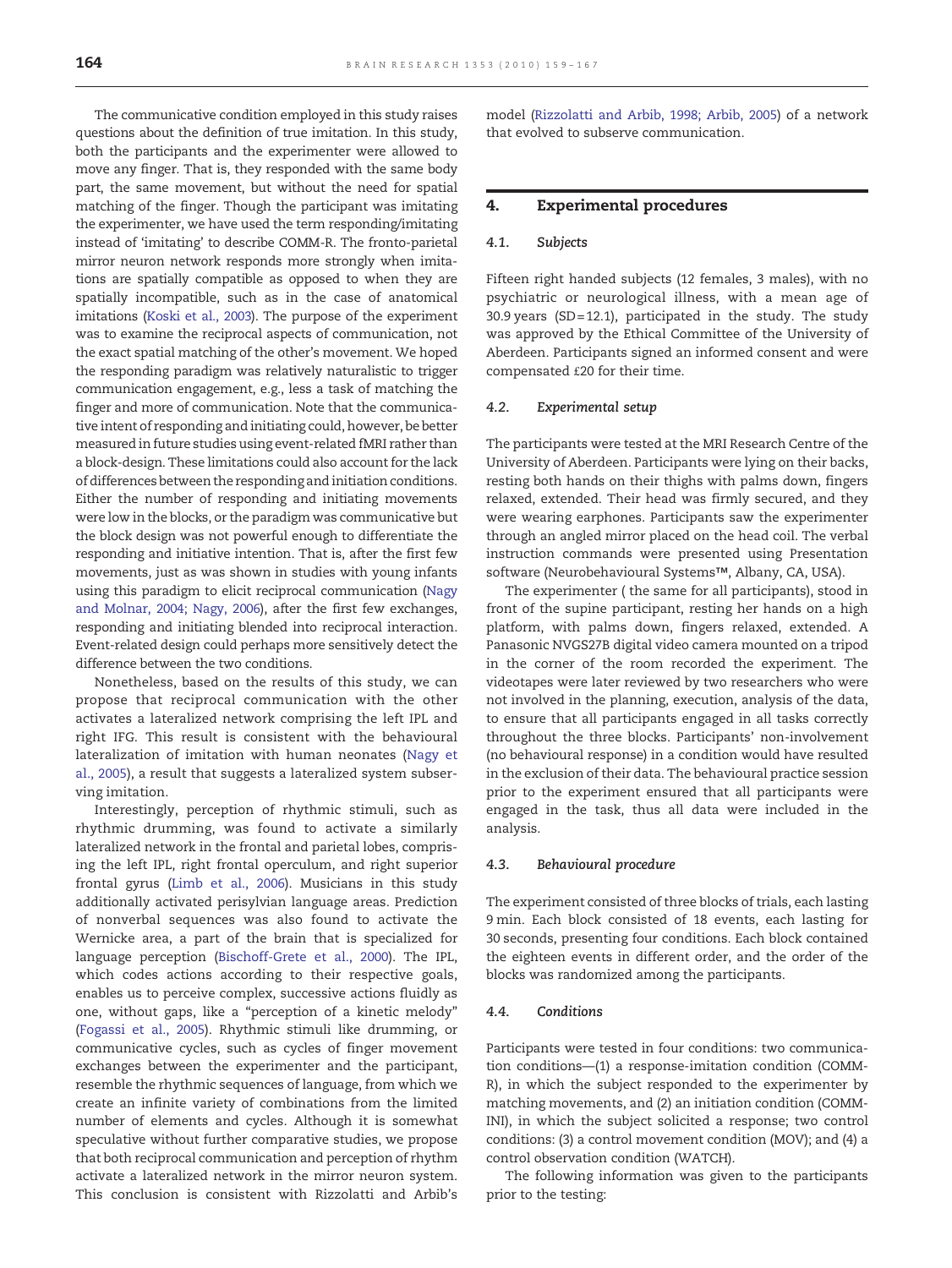<span id="page-6-0"></span>"Your task is to communicate with the experimenter without language simply using your fingers like this (and the experimenter demonstrated a finger extension movement, when a finger moved upwards, while the rest of the fingers did not move). You can use any fingers, one at a time. During the experiment, through the earphones, you will hear commands. If you hear the command 'talk,' then either you have to respond to the experimenter using your fingers, or if the experimenter does not do anything, your task is to move your finger to invite her to communicate with you. If you hear 'move' you have to move your fingers by yourself, one finger at a time, any fingers. If you hear "watch," you have to watch the experimenter moving her fingers."

In the COMM-R condition, after the 'talk' command the experimenter moved move one of her fingers, and waited for the participant to respond with a finger movement. There were approximately 10 finger movement exchanges, lead by the experimenter throughout the 30-second period.

In the COMM-INI condition after the "talk" command, the experimenter did not move until the participant moved his/ her finger. At this point, the experimenter responded by moving one of her fingers. There were approximately 10 finger movement exchanges led by the participant in this 30 s.

The command was the same for both the imitation and initiation conditions to mimic everyday reciprocal interactions. The participant had to decide based on the behaviour of the experimenter (whether she was waiting or acting) which one of the communication conditions is taking place.

In the MOVE control condition, after the "move" command the participant moved her/his fingers, one finger at a time, with the rate of approximately 20 movements during the 30-s period. The experimenter did not move, but rested her hands palms down, with relaxed but extended fingers on the platform, visible to the participant.

In the WATCH control condition after the "watch" command, participants did not move but were watching the experimenter's fingers moving. The experimenter moved her fingers, one finger at a time approximately 20 movements in the 30-s period.

Before the scanning session started, the participants had a brief practice of all four conditions. All participants understood the conditions. Although command "talk" usually refers to communication with sounds, this command was chosen over the longer "communicate." Thus all auditory commands, "talk," "move," "watch" that were delivered through the headphones were about the same length.

Any one finger of either hand had been allowed to use in the conditions that is, participants were not required to spatially match the movement of the experimenter in the COMM-R and MOVE conditions, or the experimenter of the participants' movements in the COMM-INI condition, there were no rules to define which particular finger to be used. The same principle has been employed in the WATCH condition by the experimenter.

#### 4.5. Imaging procedures

Functional MRI imaging was performed using a 1.5 T scanner (NVi, General Electric Medical Systems, Milwaukee, WI). A quadrature head coil was used to obtain high-resolution

gradient echo 3D volumetric images and three sets of functional images using blood oxygenation level dependent contrast. The high-resolution anatomical images were collected using a T1 weighted sequence with the following parameters: field of view, 24 cm; 20/6 ms, TR/TE; flip angle, 35°; slices, 124; slice thickness, 1.6 mm; matrix, 256× 256. Functional MR images were acquired in axial planes with a T2<sup>\*</sup>-weighted single shot, gradient-echo, echo-planar pulse sequence with the following parameters: field of view, 24 cm; 3000/33 ms, TR/TE; flip angle, 90°, slices, 24; slice thickness, 5 mm; matrix, 128 × 128. The head was firmly stabilised between two foam pads.

Image processing was carried out using SPM2 (Wellcome Department of Imaging Neuroscience, London, UK), implemented in MATLAB (Mathworks, Natick, MA).

Preprocessing of the data included reorientation of the images to the EPI template of SPM2, and correction for head motion by realignment to the first image volume. As a result, a mean functional image was computed for each session. The mean image was subjected to spatial normalization to the template of the Montreal Neurological Institute (MNI, [Friston](#page-7-0) [et al., 1995\)](#page-7-0). The normalized functional images, 4 mm isotropic voxels, were smoothed using an 8 mm isotropic Gaussian kernel.

Following preprocessing, Beta weights associated with the modelled hemodynamic responses were computed to fit the observed BOLD-signal time course in each voxel for each subject using the General Linear Model, as implemented in SPM2. Contrast images for each task (COMM-R and COMM-INI) -versus-control (MOVE) analysis for each subject were entered into a random effects analysis, where a significance level of  $p$ < 0.05 was employed. Voxels reaching the statistical threshold of  $p < 0.05$  were considered statistically significant. Because of the common movement element in all three, only the MOVE condition has been employed as control condition, while WATCH has not been used.

The coordinates were converted into the coordinates of [Talairach and Tournoux \(1988\)](#page-8-0), as implemented in the WFU PickAtlas [\(Maldjian et al., 2003](#page-8-0)).

#### Acknowledgments

The study was funded by the Trans-National access to the Centre for BioMedical Functional Imaging "FUNCIMAGE." Sharp P, Gilbert FJ, Forrester I, Logie R. CEC., 2001–2004. A part of the data collection was funded by the William Ramsay Henderson Trust (2003), and data processing and the writing of the manuscript have been supported by the Carnegie Trust for the Universities of Scotland (2006). We thank to Rachel McCollum and Karen Pilling for their help in reviewing the videotapes.

#### REFERENCES

Arbib, M.A., 2005. From monkey-like action recognition to human language: an evolutionary framework for neurolinguistics. Behav. Brain Sci. 28, 105–167.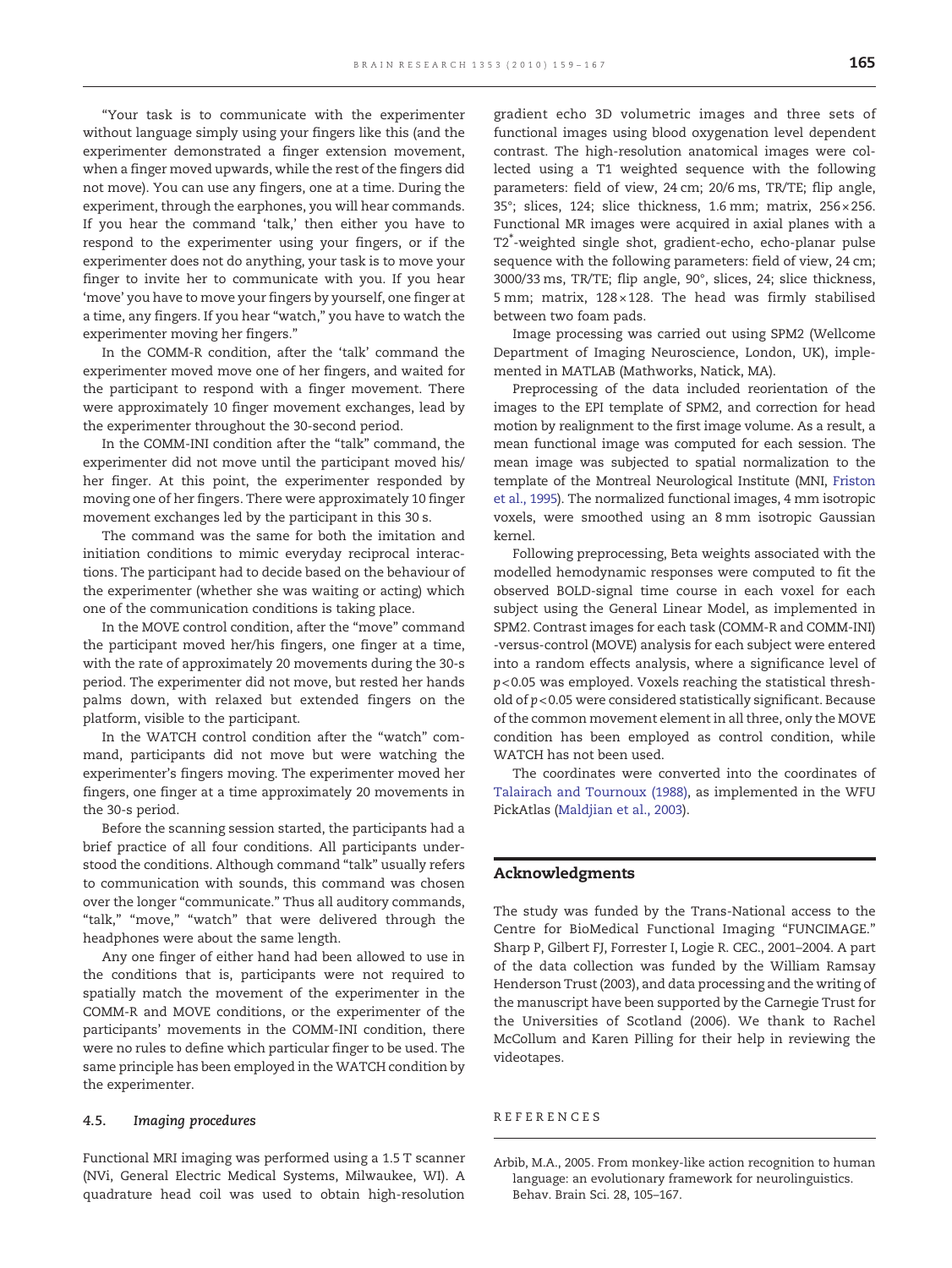- <span id="page-7-0"></span>Aron, A.R., Fletcher, P.C., Bullmore, E.T., Sahakian, B.J., Robbins, T. W., 2003. Stop-signal inhibition disrupted by damage to right inferior frontal gyrus in humans. Nat. Neurosci. 6, 115–116.
- Aziz-Zadeh, L., Koski, L., Zaidel, E., Mazziotta, J., Iacoboni, M., 2006. Lateralization of the human mirror neuron system. J. Neurosci. 26, 2964–2970.
- Biermann-Ruben, K., Kessler, K., Jonas, M., Siebner, H.R., Baumer, T., Munchau, A., Schnitzler, A., 2008. Right hemisphere contributions to imitation tasks. Eur. J. Neurosci. 27 (7), 1843–1855.
- Binkofski, F., Buccino, G., Posse, S., Seitz, R.J., Rizzolatti, G., Freund, H., 1999. A frontoparietal circuit for object manipulation in man: evidence from an fMRI-study. Eur. J. Neurosci. 11, 3276–3286.
- Bischoff-Grete, A., Proper, S.M., Mao, H., Daniels, K.A., Berns, G.S., 2000. Conscious and unconscious processing of nonverbal predictability. J. Neurosci. 20 (5), 1975–1981.
- Brass, M., Zysset, S., von Cramon, D.Y., 2001. The inhibition of imitative response tendencies. Neuroimage 14, 1416–1423.
- Breen, N., Caine, D., Coltheart, M., 2001. Mirrored-self misidentification: two cases of focal onset dementia. Neurocase 7, 239–254.
- Buccino, G., Binkofski, F., Fink, G.R., Fadiga, L., Fogassi, L., Gallese, V., Seitz, R.J., Zilles, K., Rizzolatti, G., Freund, H.J., 2001. Action observation activates premotor and parietal areas in a somatotopic manner: An fMRI study. Eur. J. Neurosci. 13 (2), 400–404.
- Calvo-Merino, B., Glaser, D.E., Grèzes, J., Passingham, R.E., Haggard, P., 2005. Action observation and acquired motor skills: an fMRI study with expert dancers. Cereb. Cortex 15, 1243–1249.
- Cunnington, R., Windischberger, C., Deecke, L., Moser, E., 2002. The preparation and execution of self-initiated and externally triggered movement: a study of event-related fMRI. Neuroimage 15, 373–385.
- De Lange, F.P., Spronk, M., Willems, R.M., Toni, I., Bekkering, H., 2008. Complementary systems for understanding action intentions. Curr. Biol. 18, 454–457.
- De Renzi, E., Cavalleri, F., Facchini, S., 1996. Imitation and utilisation behavior. J. Neurol. Neurosurg. Psychiatry 61, 396–400.
- Decety, J., Chaminade, T., Grezes, J., Meltzoff, A.N., 2002. A PET exploration of the neural mechanisms involved in reciprocal imitation. Neuroimage 15, 265–272.
- Deiber, M., Honda, M., Ibanez, V., Sadato, N., Hallett, M., 1999. Mesial motor areas in self-initiated versus externally triggered movements examined with fMRI: effect of movement type and rate. J. Neurophysiol. 81, 3065–3077.
- Della-Sala, S., Faglioni, P., Motto, C., Spinnler, H., 2006. Hemisphere asymmetry for imitation of hand and finger movements, Goldenberg's hypothesis reworked. Neuropsychologia 44, 1496–1500.
- Fabbri-Destro, M., Rizolatti, G., 2008. Mirror neurons and mirror systems in monkeys and humans. Physiology 23, 171–179.
- Ferrari, P.F., Rozzi, S., Fogassi, L., 2005. Mirror neurons responding to observation of actions made with tools in monkey ventral premotor cortex. J. Cogn. Neurosci. 17 (2), 212–226.
- Field, T.M., Woodson, R., Greenberg, R., Cohen, D., 1982. Discrimination and imitation of facial expressions by neonates. Science 218, 179–181.
- Fink, G.R., Markowitsch, H.J., Reinkemeier, M., Bruckbauer, T., Kessler, J., Heiss, W.D., 1996. Cerebral representation of one's own past: neuroal networks involved in autobiographical memory. J. Neurosci. 16, 4275–4282.
- Fogassi, L., Ferrari, P.F., Gesierich, B., Rozzi, S., Chersi, F., Rizzolatti, G., 2005. Parietal lobe: from action organization to intention understanding. Science 308, 662–667.
- Friston, K.J., Ashburner, J., Frith, C.D., Poline, J.-B., Heather, J.D., Frackowiak, R.S.J., 1995. Spatial registration and normalization of images. Hum. Brain Mapp. 3, 165–189.
- Gallagher, H.L., Firth, C.D., 2003. Functional imaging of "theory of mind". Trends Cogn. Sci. 7, 77–83.
- Gallese, V., Fadiga, L., Fogassi, L., Rizzolatti, G., 1996. Action recognition in the premotor cortex. Brain 119, 593–609.
- Garavan, H., Ross, T.J., Stein, E.A., 1999. Right hemispheric dominance of inhibitory control: an event-related functional MRI study. Proc. Natl. Acad. Sci. U. S. A. 96, 8301–8306.
- Goldenberg, G., 2001. Imitation and matching of hand and finger postures. Neuroimage 14, S132–S136.
- Goldenberg, G., 2003. Apraxia and beyond: life and work of Hugo Liepmann. Cortex 39 (3), 509–524.
- Goldenberg, G., Strauss, S., 2002. Hemisphere asymmetries for imitation of novel gestures. Neurology 59 (6), 893–897.
- Grafton, S.T., Arbib, M.A., Fadiga, L., Rizzolatti, G., 1996. Localization of grasp representations in humans by positron emission tomography. 2. Observation compared with imagination. Exp. Brain Res. 112, 103–111.
- Heimann, M., Schaller, J., 1985. Imitative reactions among 14–21 day old infants. IMHJ 6 (1), 31–39.
- Iacoboni, M., Woods, R.P., Brass, M., Bekkering, H., Mazziotta, J.C., Rizzolatti, G., 1999. Cortical mechanisms of human imitation. Science 286, 2526–2528.
- Iacoboni, M., Koski, L.M., Brass, M., Bekkering, H., Woods, R.P., Dubeau, M.C., Mazziotta, J.C., Rizzolatti, G., 2001. Reafferent copies of imitated actions in the right superior temporal cortex. Proc. Natl. Acad. Sci. U. S. A. 98 (24), 13995–13999.
- Iacoboni, M., Molnar-Szakacs, I., Gallese, V., Buccino, G., Mazziotta, J.C., Rizzolatti, G., 2005. Grasping the intentions of others with one's own mirror neuron system. PLoS Biol. 3, e79.
- Jarvelainen, J., Schurmann, M., Hari, R., 2004. Activation of the human primary motor cortex during observation of tool use. Neuroimage 23 (1), 187–192.
- Joliot, M., Papathanassiou, D., Mellet, E., Quinton, O., Mazoyer, N., Courtheoux, P., Mazoyer, B., 1999. fMRI and PET of self-paced finger movement: comparison of intersubject stereotaxic averaged data. Neuroimage 10, 430–447.
- Keenan, J.P., McCutcheon, B., Sanders, G., Freund, S., Gallup, G.G., Pascual-Leone, A., 1999. Left hand advantage in a self-face recognition task. Neuropsychologia 37 (12), 1421–1425.
- Keenan, J.P., McCutcheon, N.B., Pascual-Leone, A., 2001. Functional magnetic resonance imaging and event-related potentials suggest rich prefrontal activation for self-related processing. Brain Cogn. 47, 87–91.
- Keenan, J.P., Freund, S., Hamilton, R.H., Ganis, G., Pascual-Leone, A., 2005. Hand response differences in a self-face identification task. Neuropsychologia 38, 1047–1053.
- Kelly, A.M.C., Hester, R., Murphy, K., Javitt, D.C., Foxe, J.J., Garavan, H., 2004. Prefrontal–subcortical dissociations underlying inhibitory control revealed by event-related fMRI. Eur. J. Neurosci. 19, 3105–3112.
- Keysers, C., Kohler, E., Umiltà, M.A., Nanetti, L., Fogassi, L., Gallese, V., 2003. Audiovisual mirror neurons and action recognition. Exp. Brain Res. 153, 628–636.
- Kohler, E., Keysers, C., Umiltà, M.A., Fogassi, L., Gallese, V., Rizzolatti, G., 2002. Hearing sounds, understanding actions: action representation in mirror neurons. Science 297, 846–848.
- Konishi, S., Nakajima, K., Uchida, I., Sekihara, K., Miyashita, Y., 1998. No-go dominant brain activity in human inferior prefrontal cortex revealed by functional magnetic resonance imaging. Eur. J. Neurosci. 10 (3), 1209–1213.
- Koski, L., Wohlschlager, A., Bekkering, H., Woods, R.P., Dubeau, M. C., Mazziotta, J.C., Iacoboni, M., 2002. Modulation of motor and premotor activity during imitation of target-directed actions. Cereb. Cortex 12, 847–855.
- Koski, L., Iacoboni, M., Dubeau, M.C., Woods, R.P., Mazziotta, J.C., 2003. Modulation of cortical activity during different imitative behaviors. J. Neurophysiol. 89, 460–471.
- Krams, M., Rushworth, M.F., Deiber, M.P., Frackowiak, R.S., Passingham, R.E., 1998. The preparation, execution and